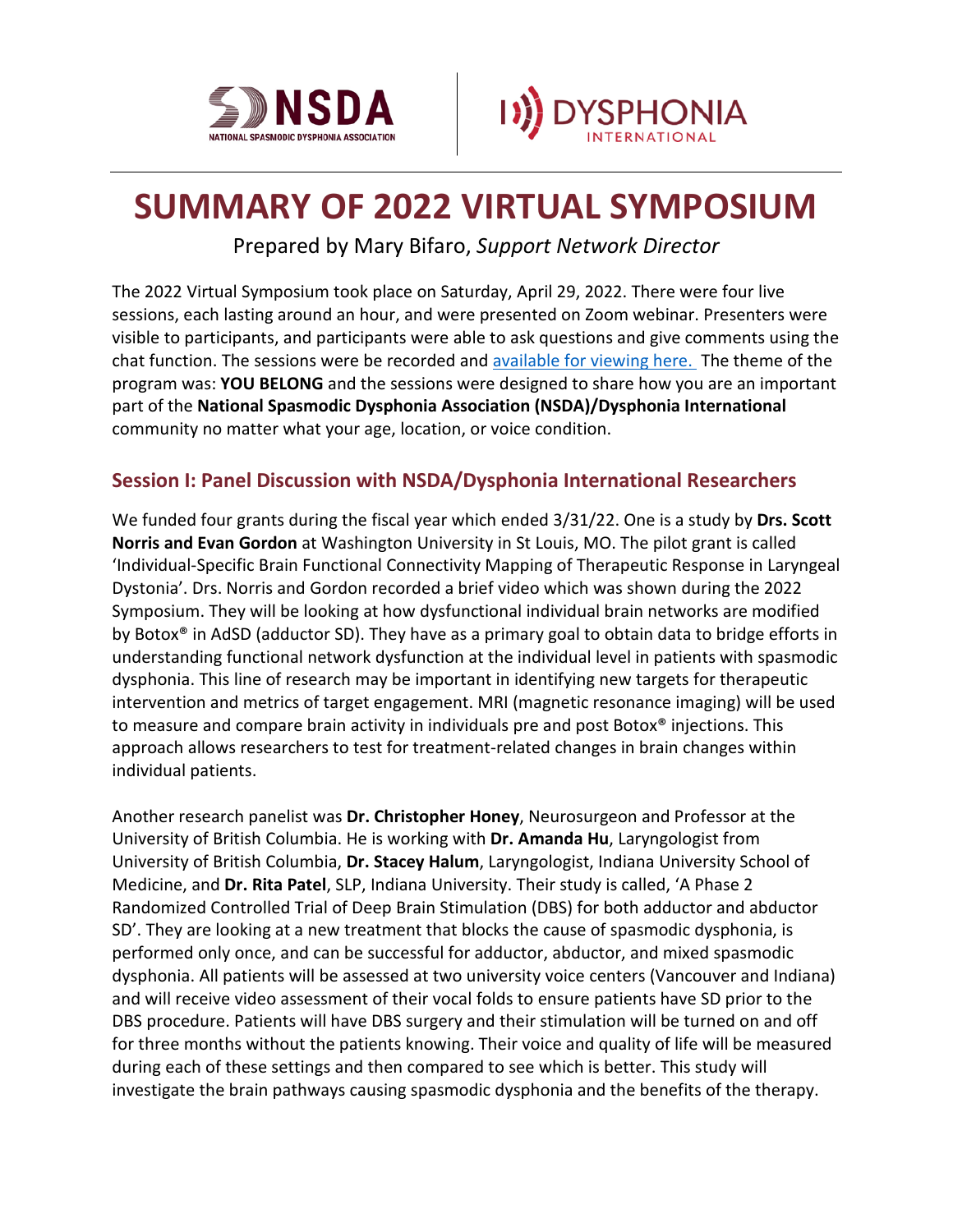Another research panelist was **Dr. Vincent Gracco**, Senior Scientist, Haskins Laboratories, New Haven, CT. His study is 'Network Targets Transcranial Direct Current Stimulation as a Treatment for Laryngeal Dystonia'. The project uses transcranial direct current stimulation (tDCS) which is a non-invasive technique for neuromodulation with a 'nonsignificant risk' designation that is being used alone and in combination with behavioral therapy to treat a range of neurological and functional clinical disorders. Recent neuroimaging data suggest that spasmodic dysphonia is a network-level disorder involving multiple brain areas. This project will apply tDCS neuromodulation to those multiple brain areas over a two-week period (three sessions per week) and will evaluate the effects of multi-electrode tDCS as a potential treatment to improve the disorder. A positive outcome in the small cohort of 10 participants would point to the need for a clinical trial with combined behavioral-neuromodulatory treatment that could be more beneficial than either alone.

Another research panelist was **Jurgen Konczak, PhD**, from University of MN in Minneapolis. With him was his colleague, **Dr. Divya Bhaskaran**. They are working on an NSDA/Dysphonia International funded grant called, 'Wearable Non-Invasive Neuromodulation Technology for the Symptomatic Treatment of Spasmodic Dysphonia'. They are testing the effectiveness of vibrotactile stimulation (VTS) among individuals with abductor SD. This non-invasive neuromodulation delivers stimulation directly to the larynx muscle through a collar around the neck. This team has demonstrated voice improvement using this technique on people with adductor SD.The conclusion was made that this is an exciting time for people living with a voice condition. There is a significant increase in the number of researchers working on voice. There is a collaboration across voice centers in the US and international regions. Researchers are going down more than one road to try to understand the cause of spasmodic dysphonia and look for better, more effective treatments. The NSDA/Dysphonia International continues to draw more attention to our rare disorder as we fund research.

## **Session II: Staying Connected Through Communication: Patient and Communication Partner Perspectives**

**Dr. Carolyn Baylor, SLP**, at the University of Washington is working on a research study entitled, 'Staying Connected through Communication: Spasmodic Dysphonia'. This is a research opportunity for people with spasmodic dysphonia, and their family and friends. The study wants to hear from people who live with communication disorders and other people in their lives about how they communicate with each other. Surveys will be sent. The goal is to plan for a future larger study by giving feedback on methods and materials based on your experience of living with SD. Polls were conducted during the presentation. Dr. Baylor spoke about the barrier of having a communication disorder. She added that a communication disorder affects our physical, mental, and social well-being. She talked about developing communication skills and the impact of having shared decision-making with family and friends. The ability to communicate with the environment is important. The behavior of your communication partner makes a big difference. Respect and patience are pivotal. Family members, close friends, and co-workers also live with the consequences of having a chronic voice disorder. It is important for them to know how they can provide social support to the person with a communication disorder.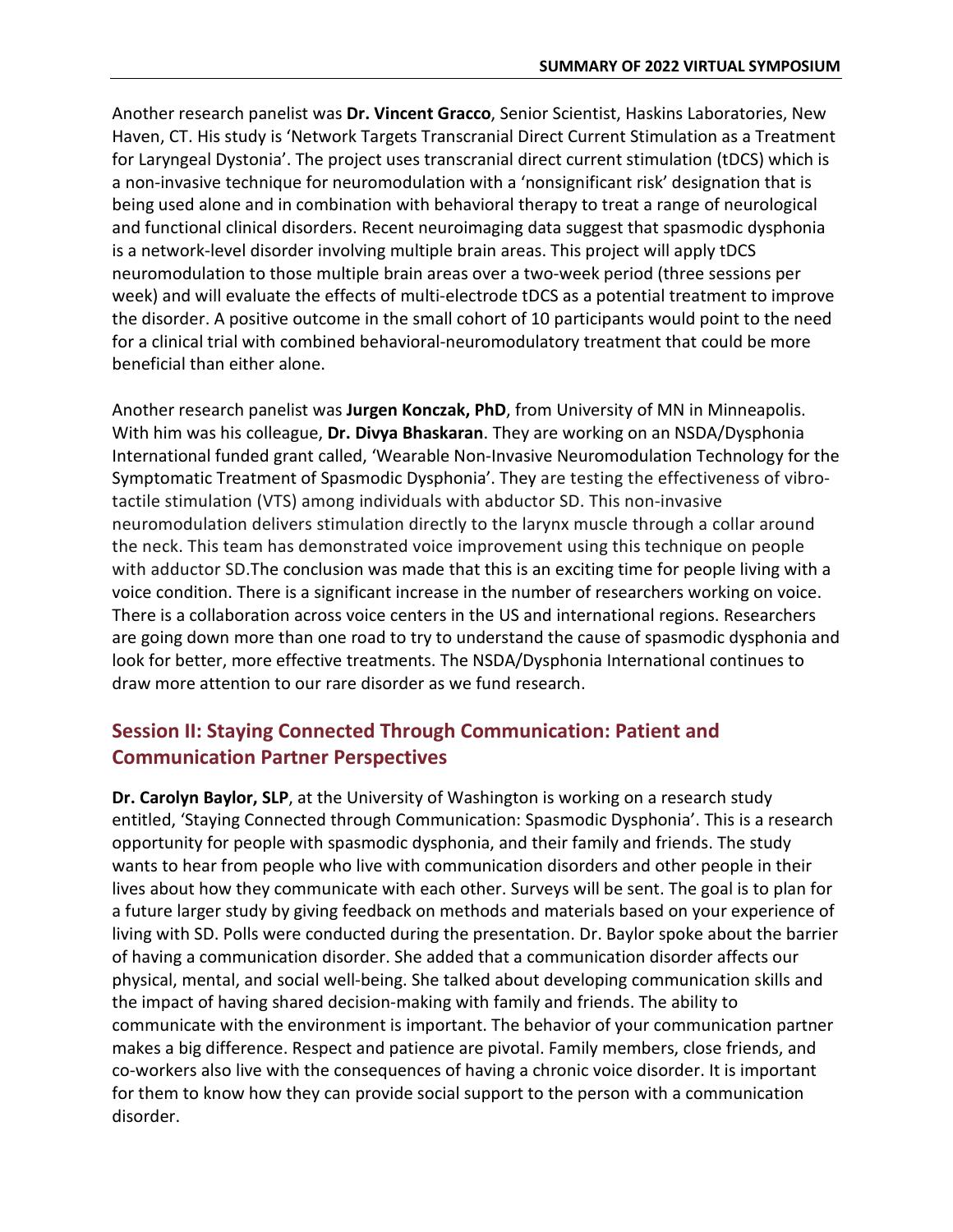## **Session III: Living with a Voice Disorder: A Younger Perspective**

This panel of three people gave a fascinating discussion on living with SD at a young age. They continue to be active in their personal and professional lives despite voice challenges. **Rachel Holtzman** founded the Facebook Group, Young SDers, and is pursuing a dual degree in law and public policy. **Christie DeLuca** is a speech-language pathologist who has SD and her work involves helping voice patients and training other SLPs about spasmodic dysphonia. **Kara Henderlight** works in outdoor recreation and is the Leader of the Milwaukee Dysphonia Support Group.

These women gave their personal SD stories and the treatments they take or have decided not to take. Kara talked about the lack of confidence she had due to the sound of her voice; she has now evolved into becoming an advocate. She discussed having a core group of friends and support from a husband. Christie talked about once being in customer service and having to talk on the phone all day. She found a profession, being a speech-language pathologist, that she is passionate about. She said that the SD journey is filled with challenges. The positives of having SD are how you develop empathy and humility. Rachel discussed the challenges of dating with SD. Normally, young people can project. She has found that young people with SD want to talk about dating, careers, and are looking for social and emotional support. She refuses to let SD control her, and she plans to show up with confidence. The young women concluded that education is empowerment and that the NSDA/Dysphonia International has many resources. They recommend becoming fully familiar with the information on NSDA/Dysphonia International website at **dysphonia.org.**

## **Session IV: You Belong to Dysphonia International**

NSDA/Dysphonia International President, **Charlie Reavis**, discussed that we are evolving into having a new name but that our mission remains the same. We are the only organization dedicated to improving the lives of people living with spasmodic dysphonia and related voice conditions through research, education, awareness, and support. We have expanded our mission to include related voice conditions. We have always been welcoming those living with other voice disorders. We understand how to live with and cope with a voice condition. We believe that we should expand our reach since we have the tools and capacity to serve a larger community through expanded outreach.

Although we will change our name to Dysphonia International, we will always be entirely dedicated to our core purpose, spasmodic dysphonia. We have begun to add information and tools for tremor, muscle tension dysphonia, and vocal fold paralysis to our website as well as training for our support leadership. We now have the technology that will allow us to reach a worldwide audience. We know that spasmodic dysphonia and related voice conditions are not unique to North America. We already have relationships with individuals in many countries of the world. We shared a video of David Barton from New Zealand who is past President of NSDA/Dysphonia International. He gave his perspective on having an international point of view.